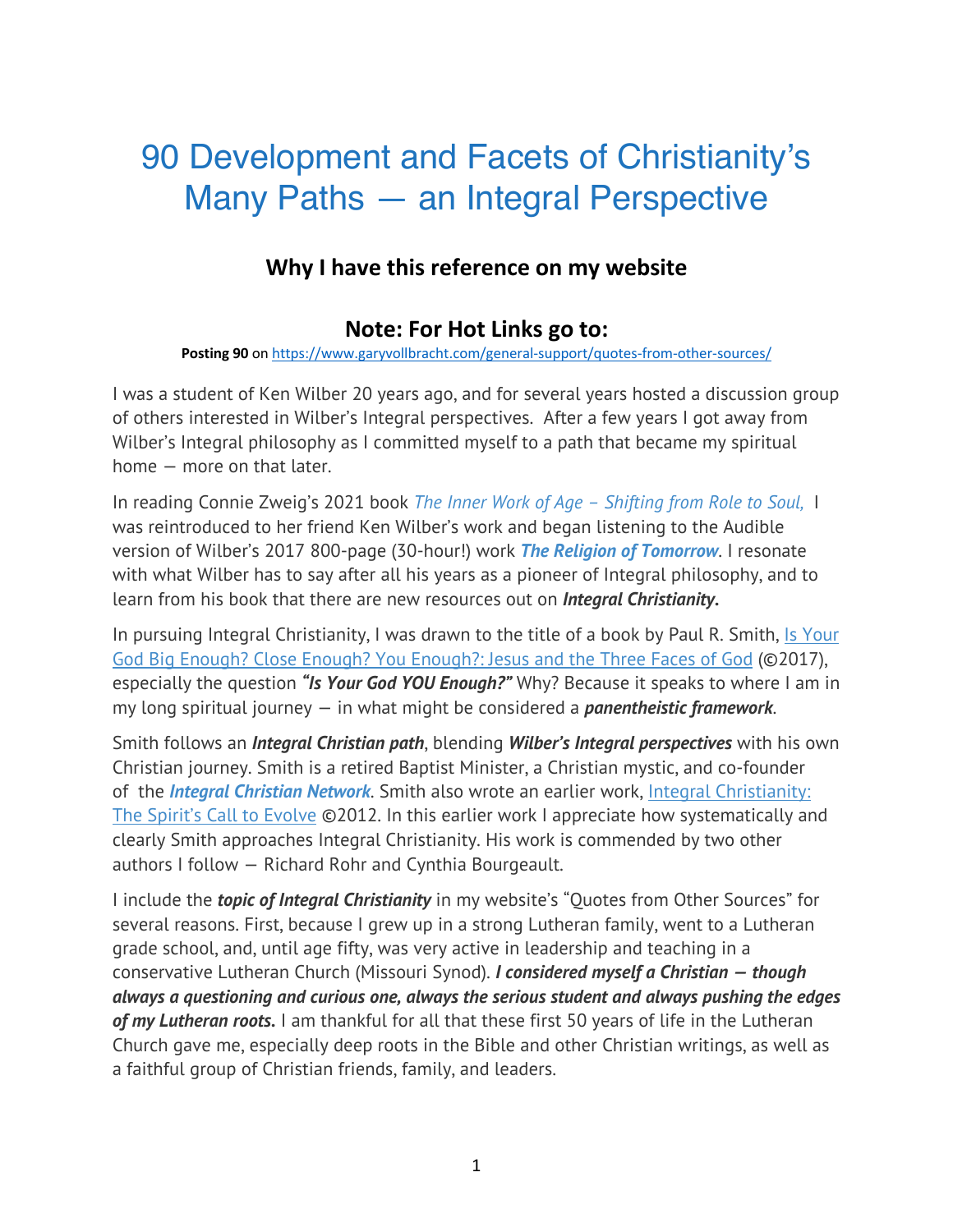In my mid 40s my curiosity and spiritual hunger started leading me away from the Lutheran Church, and for 15 years I "wandered in the desert," searching for a spiritual home — until at age 58 I was led to (guided to) a little-known path called *Pathwork*.

During those fifteen years in the wilderness I was very active and focused on my spiritual search, however *I wasn't sure if I could call myself a Christian any longer — AND that no longer mattered to me. I was a seeker of Truth, always open to Mystery — and Mystery* seemed to be a more likely *Reality* than what I as a human could fathom.

For over 20 years now (I turn 80 this year -2022) I have immersed myself deeply in the Pathwork teachings. Why? *Something in Pathwork resonates with, awakens, and inspires my soul!* Pathwork has provided a broader, deeper, and more resonant base for my spiritual home — enabling me to *build on and go beyond my earlier foundation of biblical Christianity* that was so much a part of my first 50 years of life.

Pathwork did this broadening and deepening work by offering many other dimensions of both spirituality and psychology in general and Christianity in particular that resonate deeply with my soul. But during these years *I would NOT have said, "Yes, I am a Christian." "Being a Christian" was just no longer central to my self-identity.*

*Tastes of another identity have been emerging over the past several years*. In this identity I experience myself in the phrase that Jesus may have used once in a while when someone asked him who he was. In John's gospel Jesus is said to have said on one occasion (John 8:58), *"Before Abraham was, I am."* And that *"I am"* seems to fit some of my experiences *— I simply am.* To say more would be to say less (*See Wilber on I AMness*).

**Integral Christianity**, in the framework I understand it from reading Wilber, gives me a way of expressing how *Pathwork describes Jesus Christ and God, central figures* throughout Pathwork's 258 lectures, which comprise around 2,500 pages of dense reading. *Pathwork Lecture 204-What is the Path gives one a feel for Pathwork as a toolkit for lifelong spiritual and psychological development in the Integral Christianity framework*.

So perhaps *my reasons* for including this reference to *Integral Christianity* on my website are these four: 1) My long and deep relationship with Christianity  $-$  being a "Christian," 2) My lifelong search for a meaningful relationship with God and, if it is truthful, Jesus Christ, 3) How I experience Pathwork teachings, my foundational resource for the past twenty years, as perhaps a unique and extensive tool for both the psychological and spiritual development of my relationship with God, Christ, self, and others, and 4) Recognizing that *Pathwork can perhaps be a tool for others pursuing Integral Christian development* supporting the themes of: *Wake Up, Grow Up, Clean Up (Pathwork's specialty), and Show Up*,

I am also drawn to another resource for Integral Christianity: *Roland Michael Stanich's* new book, *Integral Christianity – The way of Embodied Love* ©2021. I find his nearly 2-hour interview quite relevant to my journey.